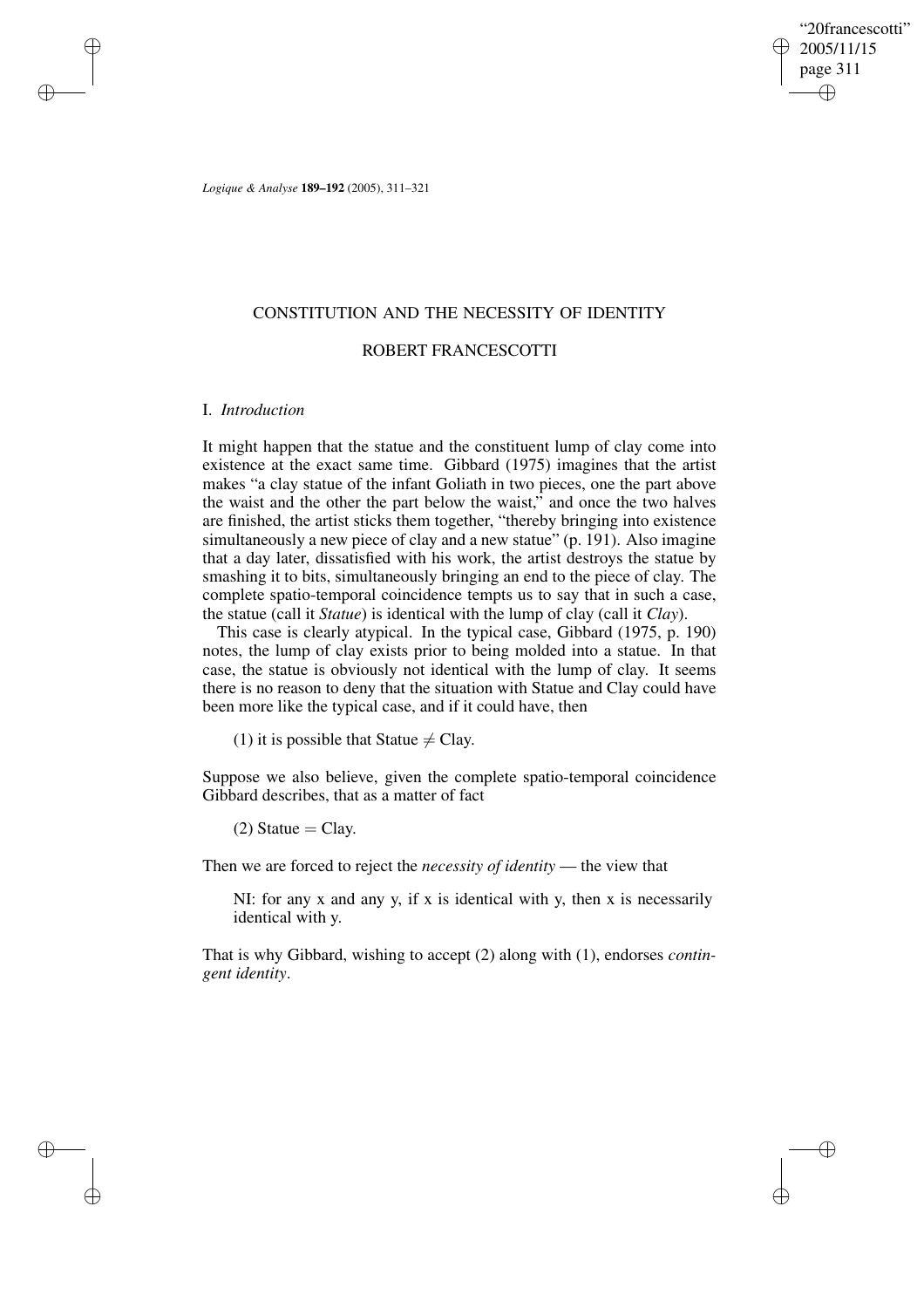"20francescotti" 2005/11/15 page 312 ✐ ✐

✐

✐

### 312 ROBERT FRANCESCOTTI

Yablo (1987) takes a different approach. Not wanting to deny NI, Yablo explains how essentialists (with their commitment to NI) can reject the identity claim, i.e., premise (2) above, and still acknowledge an *identity-like* connection between the statue and its constituent — a connection more intimate than "either's relations to the common run of *other* things" (p. 295). While Yablo and Gibbard disagree on whether NI is true, both seem to think the real choice to make is between NI and (2). Here I argue that this is not the case. It is shown below that there is no tension between NI and (2) since there is no good reason for the proponent of NI to accept (1). The conclusion is that NI is no threat to an object's being identical with its constituent (in the case of complete spatio-temporal coincidence), or equivalently, that identity of this sort is no threat to NI.

### II. *What NI Does Not Entail*

Why suppose (1) is true? The reason is that Clay could have existed prior to being molded into a statue, and would have done so in the typical case. It also seems possible for Clay to survive the loss of its statuesque form; suppose, for example, the lump of clay were gradually eased into a formless mass rather than being instantaneously destroyed. It seems, then, that

(3) it is possible for Clay to exist without being a statue.

When it comes to Statue, however, being a statue seems essential. As Gibbard notes, a clay statue "lasts, then, as long as the piece of clay lasts and keeps that shape" (1975, p. 190), which means

(4) it is not possible for Statue to exist without being a statue.

If (3) and (4) are both true, then there is a genuine conflict between NI and identity claim (2). (3) and (4) entail (1), the claim that possibly Statue  $\neq$ Clay, and if (1) is true, then either NI is false or (2) is false. So the question is: should we accept both (3) and (4)?

Thesis(3) is quite compelling. Again, suppose the situation were more like the typical case. Suppose the lump of clay were present before the creation of the statue. We would not suppose that when the statue emerges, the old lump of clay is replaced by a new one (Clay itself), or that when the clay is later returned to a formless mass, yet a third lump of clay (distinct from Clay and the original lump) appears on the scene. It seems more plausible to say

✐

✐

✐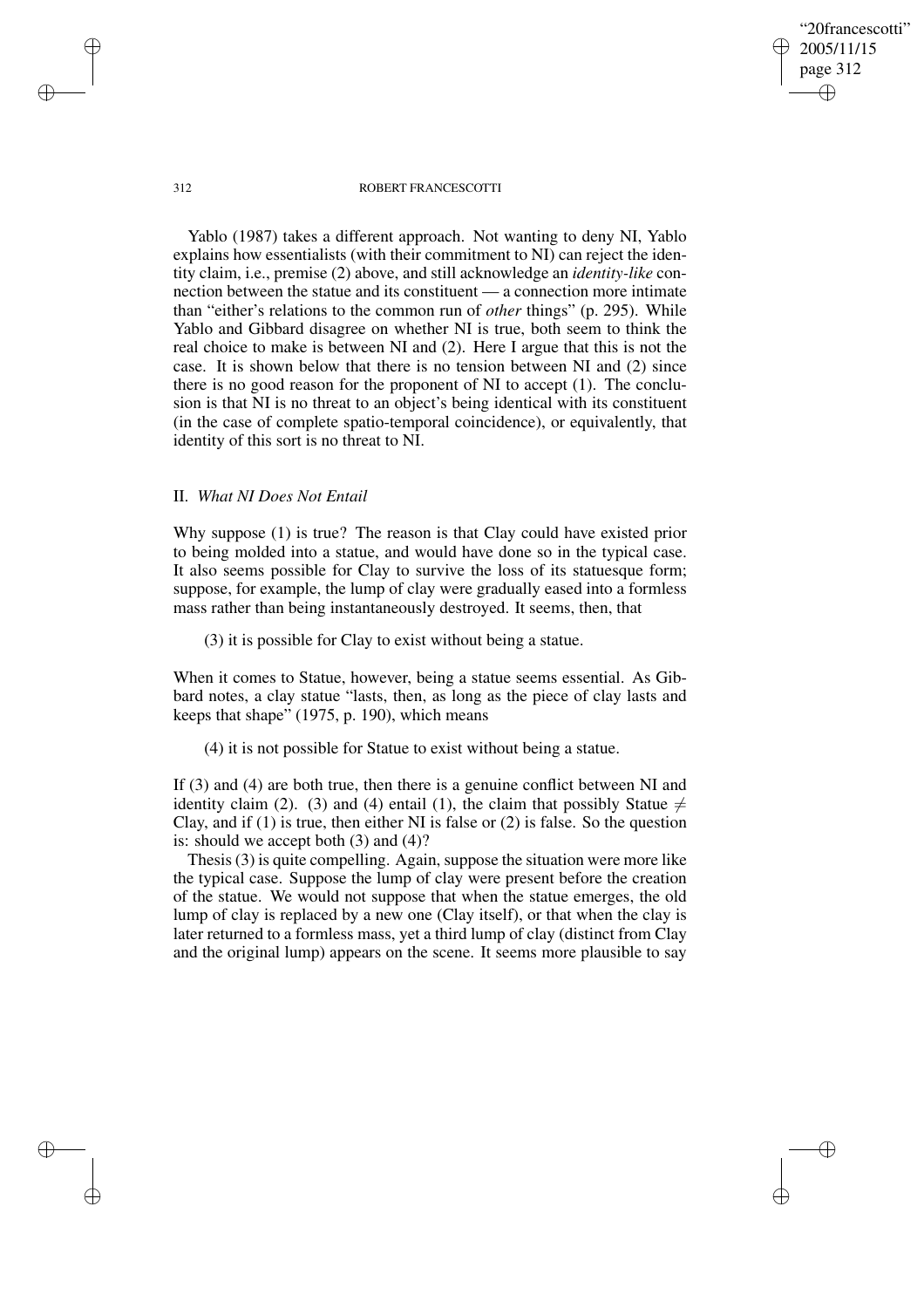that Clay was present all along, and therefore does not need to be a statue in order to exist.<sup>1</sup>

Should we also accept (4)? Baker claims that according to (4), "being a statue is a property that a statue cannot lose without going out of existence — just as being a three-sided figure is a property that a triangle cannot lose without going out of existence" (1997, pp. 601–602). Putting it that way makes (4) highly compelling, for our attention is drawn to the obvious truth that an object can no more remain a statue with the loss of statuesque form than an object can remain triangular without three sides. What we are wondering, however, is whether the object that now happens to be a statue might continue to exist without being a statue  $-$  just as we might wonder whether an object that is currently triangular might remain the same object with a change in shape. What shall we say about this? Can the object we call "Statue" continue to exist without being a statue? Well, suppose we reject NI. Then we would consider claims of the form 'x is necessarily F' as true or false only relative to a sortal (e..g., x is necessarily an animal relative to the sortal 'homo sapiens' but not relative to the sortal 'person'). In that case, the connotation of the name 'Statue' would compel us to accept (4). Suppose, on the other hand, we accept NI. In that case, we would think that whether Statue could exist without being a state does not depend on the descriptive content of the name 'Statue.' So with NI (a thesis Baker herself accepts), it seems we are under no pressure to say that the object must remain a statue in order to exist.

Of course, Statue is a statue. So given NI,

✐

✐

✐

✐

(5) there is a statue with which Statue is necessarily identical.

One might, for this reason, be tempted to think that NI entails (4). However, (4) and (5) are importantly different claims. The same thing can have different properties at different times, which means it is possible for an object to be identical with something that exemplifies some property F at one time and identical with something lacking F at another time. It seems it might also happen that *something* is *necessarily* identical with an F at one time and *necessarily* identical with a non-F at some other time — i.e.,

"20francescotti" 2005/11/15 page 313

✐

✐

✐

 $1$  Della Rocca (1996) defends the claim that the clay is necessarily a statue in way analogous to how Kripke (1971, 1980) shows that heat is essentially molecular motion despite the apparent contingency. If we needed to explain away the apparent contingency of Clay's being a statue, then Della Rocca's Kripkean line would be very appealing; however, it is much more tempting simply to accept the apparent contingency of Clay's being a statue as more than just apparent.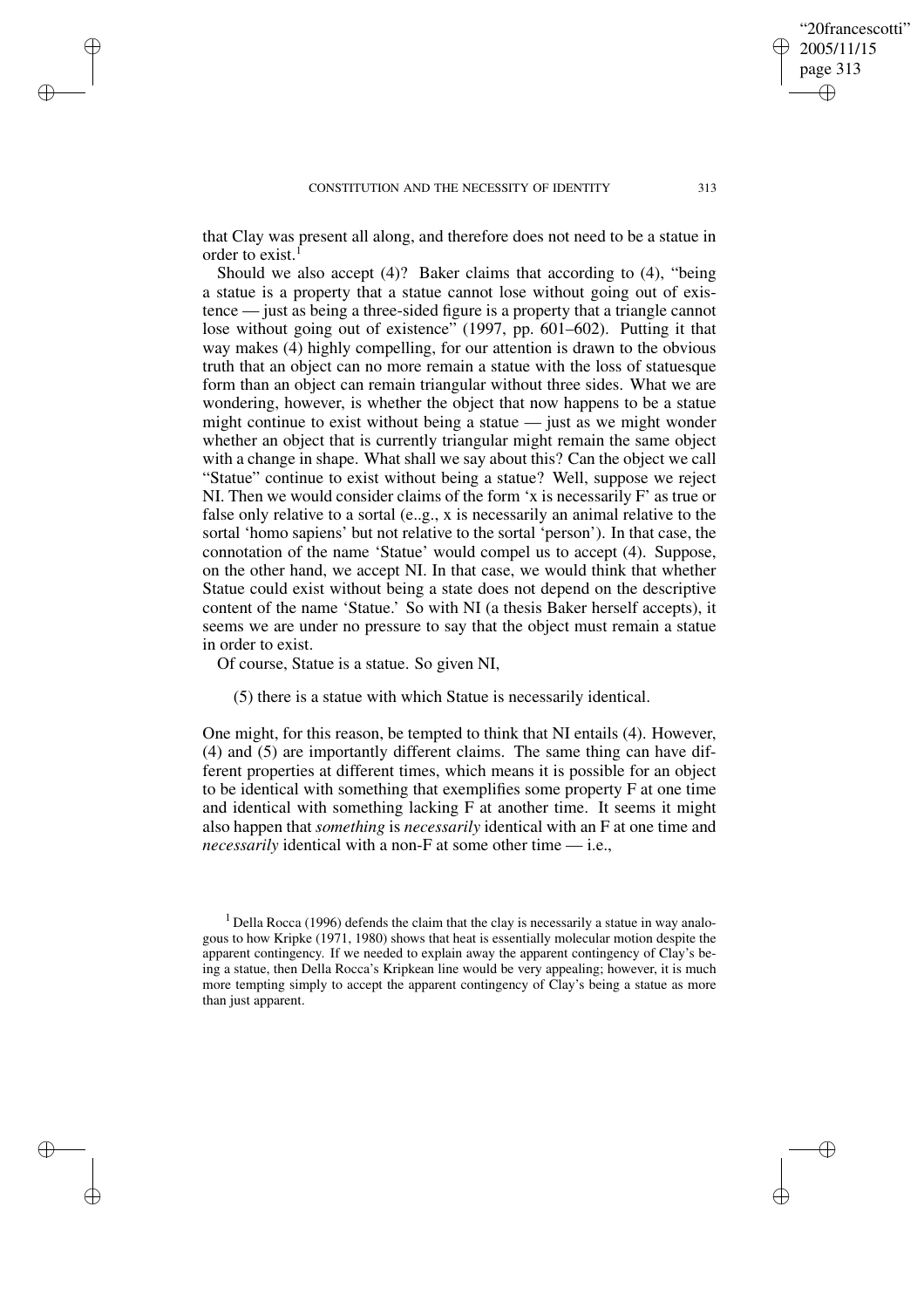### "20francescotti" 2005/11/15 page 314 ✐ ✐

✐

✐

#### 314 ROBERT FRANCESCOTTI

(6) 
$$
(\exists x)(\exists y)(\exists z)(\exists t)(\exists t^*)[(Fy \text{ at } t \& (\Box x = y \text{ at } t)) \& (\sim Fz \text{ at } t^* \& (\Box x = z \text{ at } t^*))].
$$

What makes (6) possible is simply that the item with which x is identical (that item being y, which is identical with z) might continue to exist after losing or gaining the property of being F.

The scenario described in (6) is one way to be *necessarily identical with something that is only accidentally F* —

(7) 
$$
(\exists x)(\exists y)[(Fy \& \Box x = y) \& \Diamond \sim Fy].
$$

(7) could be true, however, even if (6) were false. Suppose x happens to be F throughout its career. It is clearly consistent with NI that this is only a contingent fact, and if it were contingent, then (7) would be true even though (6) is false. The possibility of (7)'s being true, the possibility of being necessarily identical with something that is only accidentally F, is what underlies the distinction between being *necessarily identical with an F* and being *necessarily F*. And this distinction is what allows that Statue is necessarily identical with a statue, as (5) claims, even if Statue is not necessarily a statue, contrary to (4). While it is true, then, that NI entails (5), it does not commit us to  $(4)$ .<sup>2</sup>

Is there any reason other than NI for accepting (4)? Baker (1997) tries to provide one. She argues that if (4) were false, not only could Goliath exist without being a statue, "but also, presumably, all the other artworks that do exist could exist without being artworks." So if (4) is false, then "there is another possible world that contains every individual that actually exists, but not a single artwork" (p. 620). This is a consequence Baker finds unacceptable. It's unacceptable, however, only if we imagine that the individuals in this counterfactual situation have the same properties they have in the actual world. It would be highly implausible to think that an item could play the cultural, representational and expressive roles definitive of artworks without itself being an artwork. But our artworks do not play these roles in the possible world Baker has us imagine. While that world contains all the items that actually exist, some of those items (the actual artworks) are very different, different enough that Baker's imaginary world ends up differing drastically, at least with respect to artworks, from the actual world. Given that the actual artworks are radically different in this other possible world, it is not so

✐

✐

✐

<sup>&</sup>lt;sup>2</sup> The difference between (4) and (5) corresponds to Rea's (1995, p. 527) distinction between the *essentialist assumption* that "if the ps compose an F, then they compose an object that is essentially such that it bears a certain relation R to its parts" and the *necessity assumption* that "if a is identical with b then a is necessarily identical with b." (5) is clearly an instance of the necessity assumption, and to see that (4) is an instance of the essentialist assumption, let  $F =$  statue and  $R =$  having parts arranged statue-wise.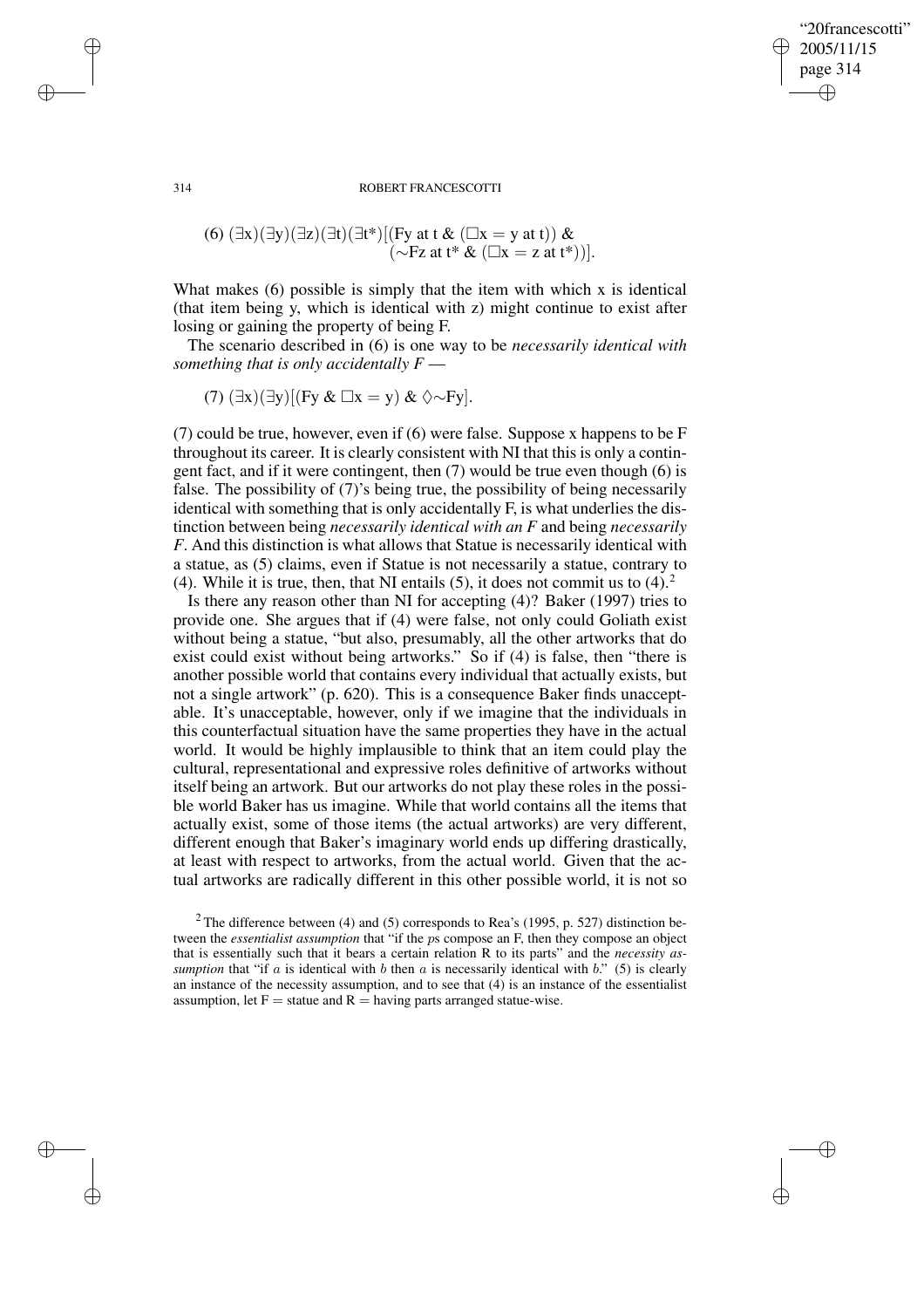surprising that this other world contains all the same objects but not a single artwork. It seems we need a better reason to accept (4) than what Baker offers. Although, even if a better reason could be found, $3$  it is unlikely to be a reason that NI compels us to accept.

One might wonder whether the inference from NI to the non-identity of Statue and Clay even requires (4). Perhaps we can bypass that premise altogether. Recall that NI entails

(5) there is a statue with which Statue is necessarily identical.

Suppose it were also true that

✐

✐

✐

✐

(8) there is no statue with which Clay is necessarily identical.

If NI were false, then we could not apply Leibniz' Law (the indiscernibility of identicals) to conclude that Statue  $\neq$  Clay, for the context would then be intensional. But on the assumption that NI is true, it does follow that Statue  $\neq$  Clay, and it follows whether or not thesis (4) is true. So perhaps NI does provide a reason to conclude non-identity and a reason that is independent of (4), independent of whether Statue can exist without being a statue.

NI would provide this independent reason — if only it supported (8). Thesis (7), however, clearly reveals that it does not. Given (7), Clay might be necessarily identical with something that is only accidentally a statue,  $(\exists x)[(Sx \& \Box c = x) \& \Diamond \sim Sx]$ , which shows that being *necessarily identical with a statue* is distinct from being *necessarily a statue*. So the fact that

(3) it is possible for Clay to exist without being a statue

is no reason to deny that Clay is necessarily identical with a statue  $-$  i.e., no reason to agree with (8) that  $\sim (\exists x)(Sx \& \Box c = x)$ .

It seems, then, that NI is no threat to the idea that constitution is identity or, equivalently, that constitution as identity is no threat to NI.

"20francescotti" 2005/11/15 page 315

✐

✐

✐

 $3$  And this is doubtful. Baker claims that "the object (y) that is constituted by something  $(x)$  but that constitutes nothing else is ontologically more significant than the thing  $(x)$ that constitutes it." (2000, p. 33). So, according to Baker, "*David* has greater ontological significance than does Piece" (p. 33). If it were true that the statue has greater ontological significance, then perhaps we would have a good reason to accept (4). However, it does not seem terribly plausible to think it does. In terms of Baker's own analysis of the constitution relation, the constituent matter's being in the right set of circumstances of "being presented as a three-dimensional figure in an artworld, given a title, and put on display (or whatever is required by the correct theory of art for something to be a statue)" (2000, p. 43) guarantees the presence of a statue. So being a statue is *supervenient* on being a piece of clay or marble in those circumstances, which suggests that the constituent matter (in those circumstances) is ontologically prior.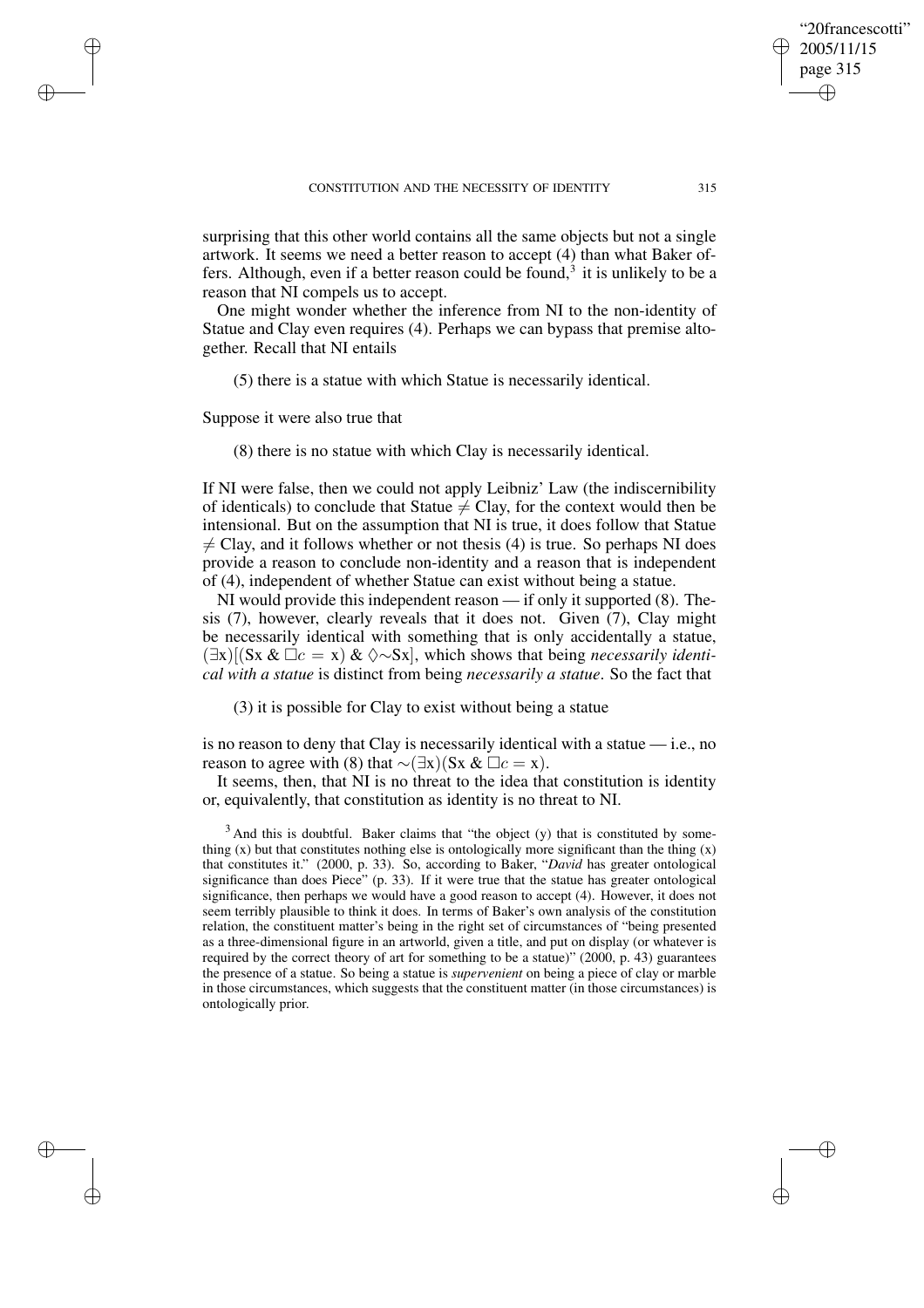#### 316 ROBERT FRANCESCOTTI

"20francescotti" 2005/11/15 page 316

✐

✐

✐

✐

# III. *Pain and its Constituent*

The results of section II apply to another popular argument for the nonidentity of an item and what constitutes it. Kripke (1971, 1980) appeals to NI to show that the *property* of being in pain is not a neurological property, and also that no *instance* of pain (no particular pain occurrence) is identical with any instance of a neurological property. <sup>4</sup> Take any instance, q, of pain or any other qualitative mental property, and the brain state, b, that constitutes  $q^5$ . It seems that

(9) it is possible for brain state b to exist without being qualitative.

As Kripke notes, "we can imagine the brain state existing though there is no pain at all. It is only a scientific fact that whenever we are in a certain brain state we have a pain" (1971, p. 161). Suppose it is also true that

(10) it is not possible for qualitative state q to exist without being qualitative.

Then

(11) possibly,  $q \neq b$ ,

and given NI,

 $(12)$  q  $\neq$  b.

Regarding (10), Kripke asks, "Can any case of essence be more obvious than the fact that *being a pain* is a necessary property of each pain?" (1980, p. 146). But is it so obvious? Without NI, claims of the form 'x is necessarily F' are true or false only relative to a sortal. So if we were to reject NI, then the descriptive content of the labels 'pain' and 'qualitative state q' would lead us to agree with Kripke about pain and thereby accept  $(10)$ <sup>6</sup>

 $4$ Others have mentioned Kripke's argument in the context of the statue  $-$  e.g., Yablo (1987, pp. 313–314) and Della Rocca (1996, p. 200). And in the context of his argument regarding pain, Kripke notes that the same line of reasoning applies to the statue and its constituent material (1971, p. 164).

<sup>5</sup> Here we are talking about state-*tokens*, not state-types — i.e., *instances* of properties rather than the properties themselves.

<sup>6</sup> Here we are following Kripke in ignoring the possibility of non-conscious, and therefore non-qualitative pain.

✐

✐

✐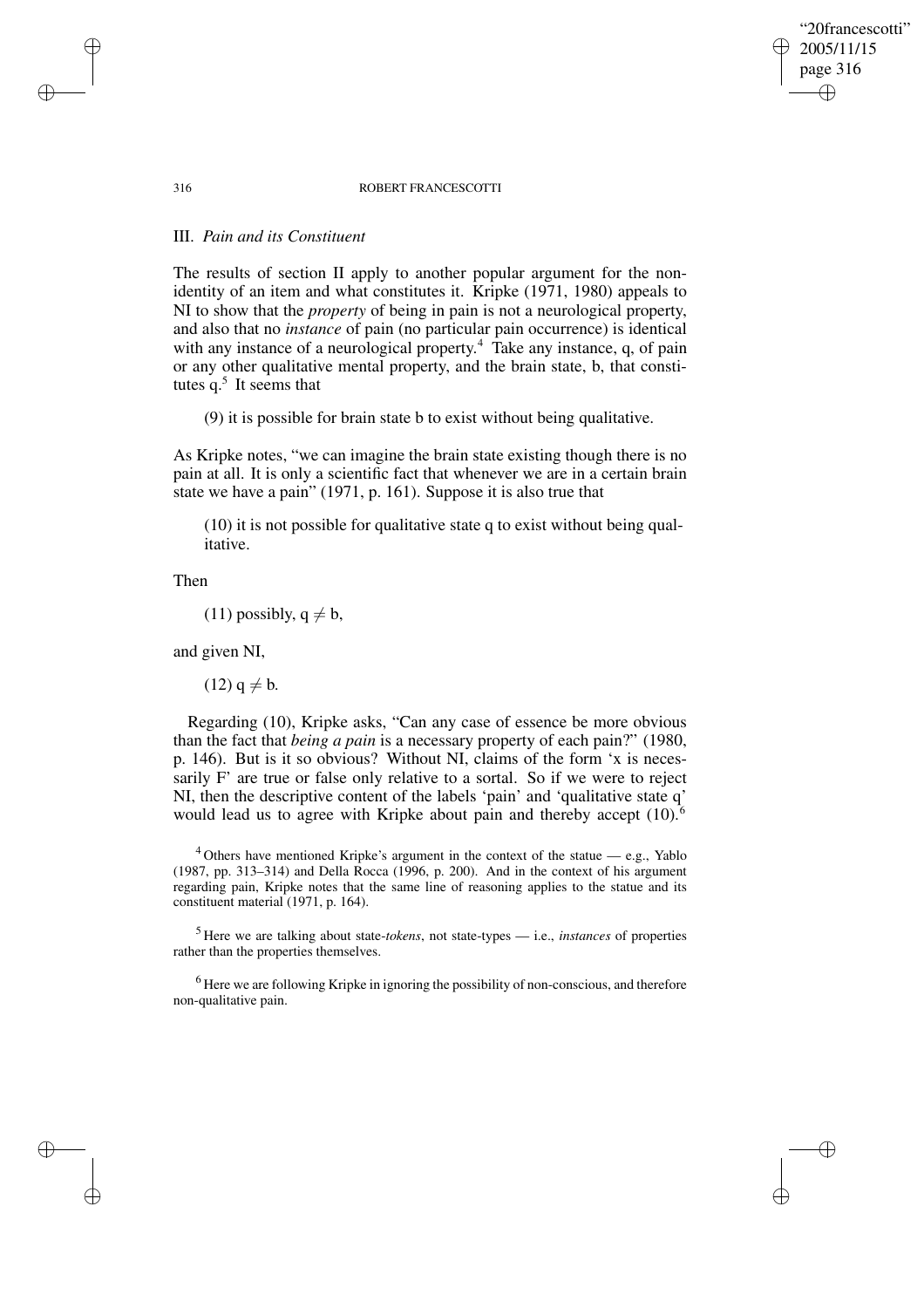However, assuming NI is true, what we are wondering is whether the mental state itself (independently of its being described as qualitative) can exist without being qualitative, and it is not at all clear why it cannot. NI does entail that q is necessarily identical with something that is a qualitative state, i.e.,  $(\exists x)[Qx \& \Box q = x)]$ , but this is perfectly compatible with q's being qualitative only accidentally —  $(\exists x)(\exists x = q \& \Diamond \sim Qx)$ . It seems, then, that advocates of NI need not accept (10). And if so, then they should not feel compelled to accept (11) and conclude the non-identity of q and b.

As before, I am relying on thesis (7), which allows that an item x is necessarily identical with something that is only accidentally  $F = i.e., (\exists x)(\exists y)$  $[(Fy \& \Box x = y) \& \Diamond \sim Fy]$ . Thesis (7) underlies the distinction between being necessarily identical with an F and being necessarily F, which makes it possible that NI is true without q's being necessarily qualitative. However, one might worry that while (7) applies where 'F' is the predicate, 'is a statue,' it does not apply when 'F' is a *rigid predicate* like 'pain.' Let us address this potential objection before concluding.

# IV. *Rigid Predicates*

✐

✐

✐

✐

Following Soames (2002), let us call a predicate 'F' *essentialist* if and only if any individual that exemplifies F could never fail to exemplify F. As Soames puts it, "a predicate is essentialist iff for all possible worlds w and objects o," if the predicate applies to o with respect to w, then it "applies to o in all worlds in which o exists" (p. 251).

Soames notes that there is some textual support for thinking Kripke viewed rigid predicates as essentialist, not least of which is Kripke's claim that "if something is a pain it is essentially so" (1980, p. 148). Suppose, then, that rigid predicates are to be defined as essentialist. Suppose that

(13) 'F' is a rigid predicate  $=_{df}$  for any possible world w and object o, if 'F' applies to o with respect to w, then 'F' applies to o in all worlds in which o exists.

Also suppose that 'pain' is a rigid predicate, as Kripke believes. Then (7) is not true where 'F' is 'pain'; so it cannot be used in that case to block the inference from NI to non-identity.<sup>7</sup>

In light of this concern, we might simply restrict (7) to cases of *non-rigid* predication. Perhaps we could then use (7) to block the inference to nonidentity at least in the case of the statue, for it is arguable that 'statue' is

<sup>7</sup> This concern was raised by one of the anonymous referees for *Logique et Analyse*.

"20francescotti" 2005/11/15 page 317

✐

✐

✐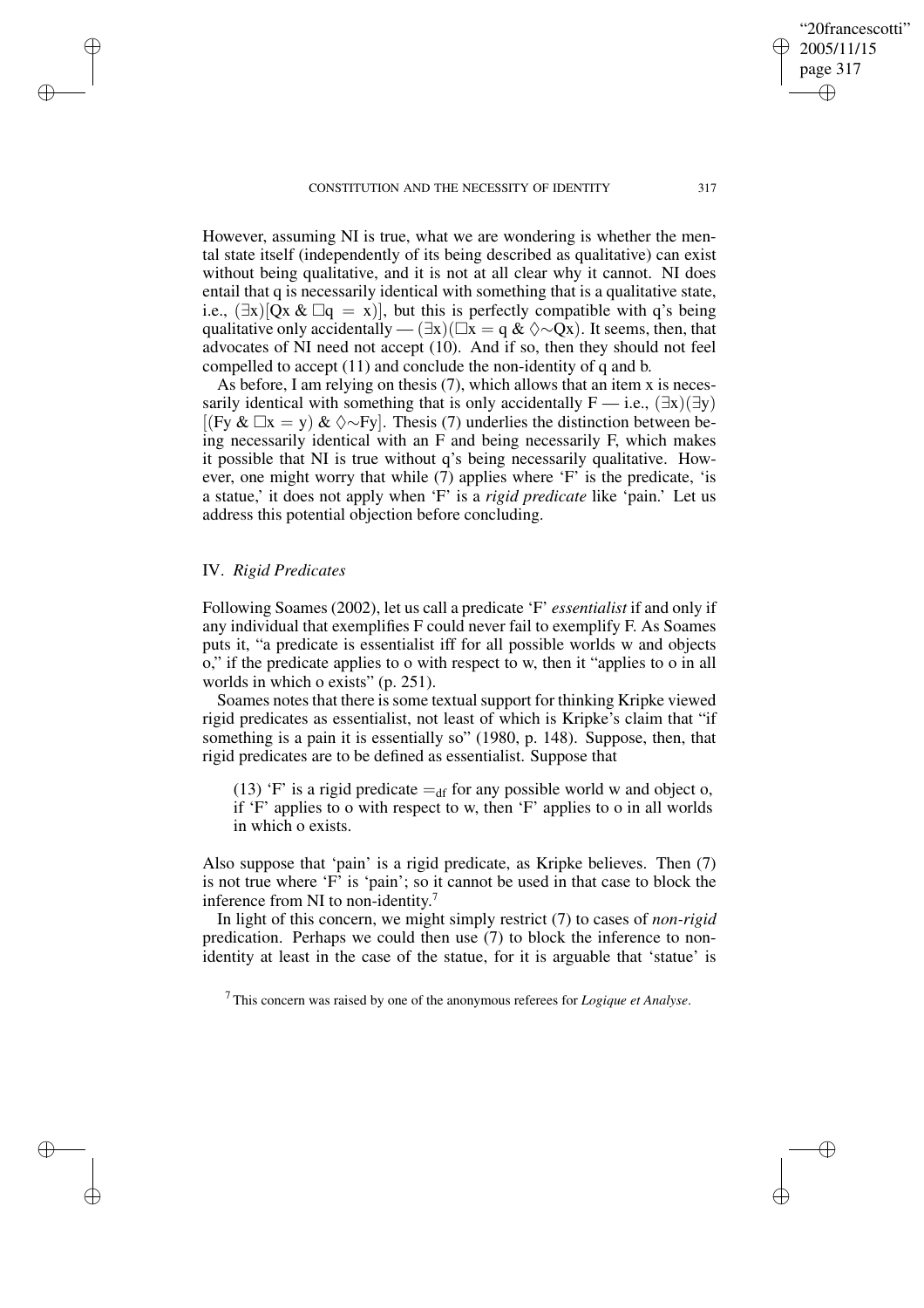"20francescotti" 2005/11/15 page 318 ✐ ✐

✐

✐

#### 318 ROBERT FRANCESCOTTI

not a rigid predicate. Unlike natural kinds, there is no specific inner structure essential to being a statue. Being a statue is a matter of playing the right functional/aesthetic role, a role that might be played by many different parcels of stuff. So at least one reason to view a predicate as rigid — namely, that it denotes a natural kind — does not apply in the case of statues; and for statues, at least, it is doubtful that there is any other reason to suspect a rigid predicate. It seems, then, that restricting (7) to rigid predicates would still help us avoid inferring non-identity where statues are concerned, and no doubt, in many other cases as well.

It is not clear, however, that we even need to restrict (7) to rigid predicates, for it is arguable that we should not define rigid predicates as essentialist. It is a substantive issue whether an object that was once comprised of gold might exist, as the *same* object, without its golden constitution, and this question is no less substantive on the assumption that 'gold' is a rigid predicate. It is arguable that our terms for the various species of organism are also rigid, but it should not automatically follow from this that an organism must remain a lion, a giraffe, or a human animal (whichever it might be) to continue to exist. It is a matter of controversy, for example, whether any one of us could survive the replacement of our organic parts with inorganic bits, thereby ceasing to be an animal. This is a significant question regarding our essential properties, a question that should not be settled, at least not fully settled, by a definition of rigid predication.<sup>8</sup>

As a definition of rigid predicates, I suggest we replace (13) with

(14) 'F' is a rigid predicate  $=_{df}$  there is some predicate 'G' such that  $(\forall x)(Fx \leftrightarrow Gx)$  is a necessary truth that is not known a priori.

Given that 'Water is  $H_2O$ ,' 'Gold is Au,' and 'Tigers are felines' are necessary and a posteriori, (14) gives the correct result that 'water,' 'gold' and 'tiger' are rigid predicates. At the same time, (14) prevents 'serial killer' and 'graveyard' from being rigid, since any necessary truths of the form  $\mathbf{f}(\forall x)(Fx \leftrightarrow Gx)$ ' that can be expressed with 'serial killer' and 'graveyard' (e.g., 'Serial killers are those who kill in regular succession' or 'It's a graveyard if and only if it's a cemetery') are a priori.<sup>9</sup>

✐

✐

✐

<sup>8</sup> Moreover, as a potential problem for (13), Soames notes that "the two-place predicate, 'hotter than' [where 'heat' is viewed as rigid in Kripkean fashion] may apply to a pair of objects in one world without applying to that pair in every world in which the objects exist" (2002, p. 259).

 $9<sup>9</sup>(14)$  seems to me a natural alternative to the definitions Soames proves faulty in 2002, pp. 259–262.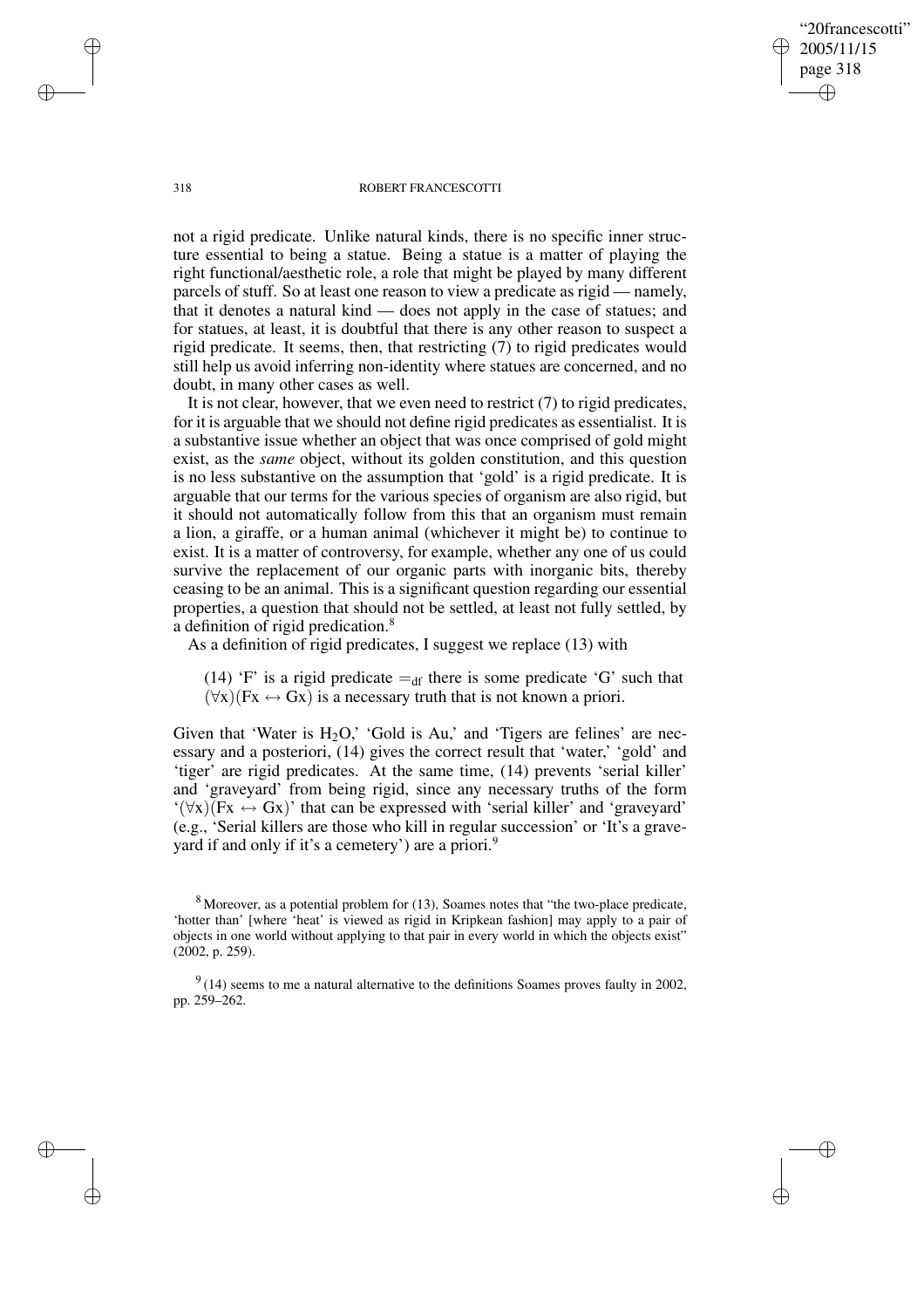#### CONSTITUTION AND THE NECESSITY OF IDENTITY 319

Whether (14) is an adequate definition is certainly open to debate. The crucial point here, however, is: while it may be that many rigid predicates are essentialist, it is far from clear that they all are, and so at the very least, they should not be *defined* as essentialist. Thus, the mere fact that a predicate is rigid is no reason to deny that (7) can be used in that case to block the inference from NI to non-identity (or from identity to the denial of NI).

# V. *Conclusion*

✐

✐

✐

✐

To generalize the results above, suppose that x is F, y constitutes x, and

(15) it is possible that  $x \neq y$ .

If it is also true that

 $(16)$  x = y,

then it follows that NI is false. So given (15), NI clearly conflicts with identity claim (16).

There is a serious conflict here only if there is reason to think (15) is true. One possible reason is that

(17) it is possible for y to exist without being F

together with the belief that

(18) it is not possible for x to exist without being F.

But it was shown here that this is not a good reason, for despite the plausibility of (17), we should not feel compelled to accept (18). At least, nothing about NI compels us to do so, for it might be that x is necessarily identical with something that is only accidentally  $F$  — thesis (7) — which shows that being necessarily identical with an F does not entail being necessarily F. So while it is true that NI entails

(19) x is necessarily identical with an F,

NI does not commit us to (18). [Indeed, *rejecting* NI is what would attract us to the instances of  $(18)$  discussed above — i.e.,  $(4)$  it is impossible for Statue to exist without being a statue, and (10) it is impossible for qualitative state q to exist without being qualitative. For if we were to reject NI, then we would accept modal ascriptions as true or false only relative to a sortal, in

"20francescotti" 2005/11/15 page 319

✐

✐

✐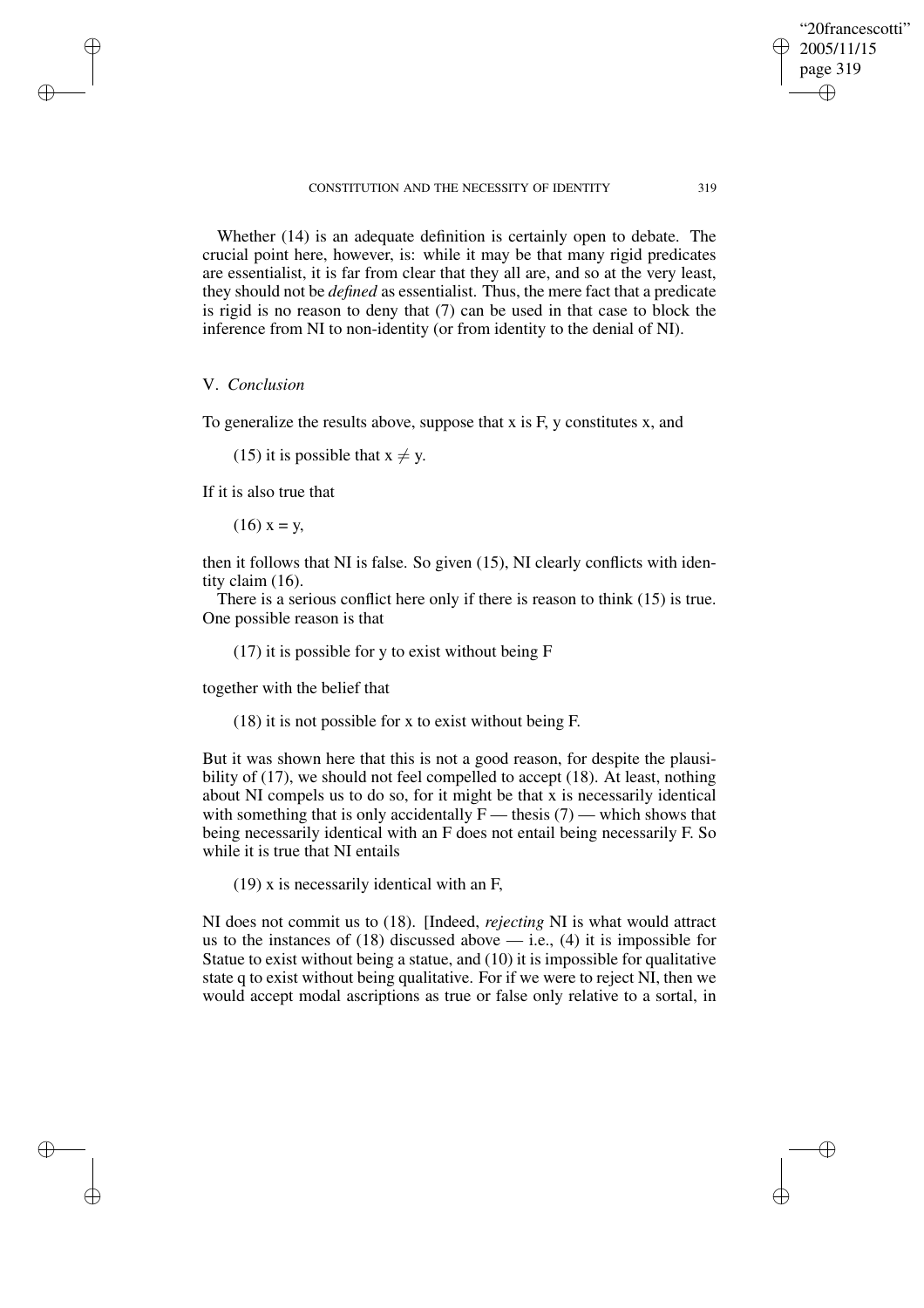✐

✐

#### 320 ROBERT FRANCESCOTTI

which case, the connotation of 'Statue' and 'qualitative state' would tempt us to accept  $(4)$  and  $(10).$ 

Perhaps there are good reasons to accept some instances of (18). In those special cases, NI along with the corresponding instance of (17) would compel us to conclude non-identity (even with complete spatio-temporal coincidence).<sup>10</sup> But without some additional reason of this sort, NI is no threat to constitution as identity. As shown here, NI is certainly no general license to infer non-identity. Despite NI, we need not agree with Baker that regarding "planets, kidneys, persons, landscape paintings, carburetors, cathedrals ... [e]ach of them is constituted by another thing ... with which it is not identical" (1997, p. 621).

> Dept. of Philosophy College of Arts and Letters 5500 Campanile Drive San Diego CA 92182-8142 USA E-mail: rfrances@mail.sdsu.edu

# **REFERENCES**

Baker, L.R. (1997). "Why Constitution is Not Identity," *Journal of Philosophy*, 94, 599–621.

Baker, L.R. (2000). *Persons and Bodies: A Constitution View* (Cambridge: Cambridge University Press).

Della Rocca, M. (1996). "Essentialists and Essentialism," *Journal of Philosophy*, 93, 186–202.

Gibbard, A. (1975). "Contingent Identity," *Journal of Philosophical Logic*, 4, 187–221.

Kripke, S. (1971). "Identity and Necessity," in M.K. Munitz (ed.), *Identity and Individuation* (New York: New York University Press), 135–164.

Kripke, S. (1980). *Naming and Necessity* (Cambridge, Mass.: Harvard University Press).

Rea, M. (1995). "The Problem of Material Constitution," *Philosophical Review*, 104, 525–552.

Soames, S. (2002). *Beyond Rigidity* (Oxford: Oxford University Press).

<sup>10</sup> For example, one might argue with Baker (2000) that each of us is fundamentally a *person*, that none of us could exist without being a person. If we accept this, then from the fact that the constituent animal is not essentially a person, we are led to believe that the person is not identical with the constituent animal. Or suppose we are essentially *animals*. Then assuming the constituent physical object is not essentially an animal, we are led to believe that the animal is not identical with the constituent physical object.

✐

 $\rightarrow$ 

✐